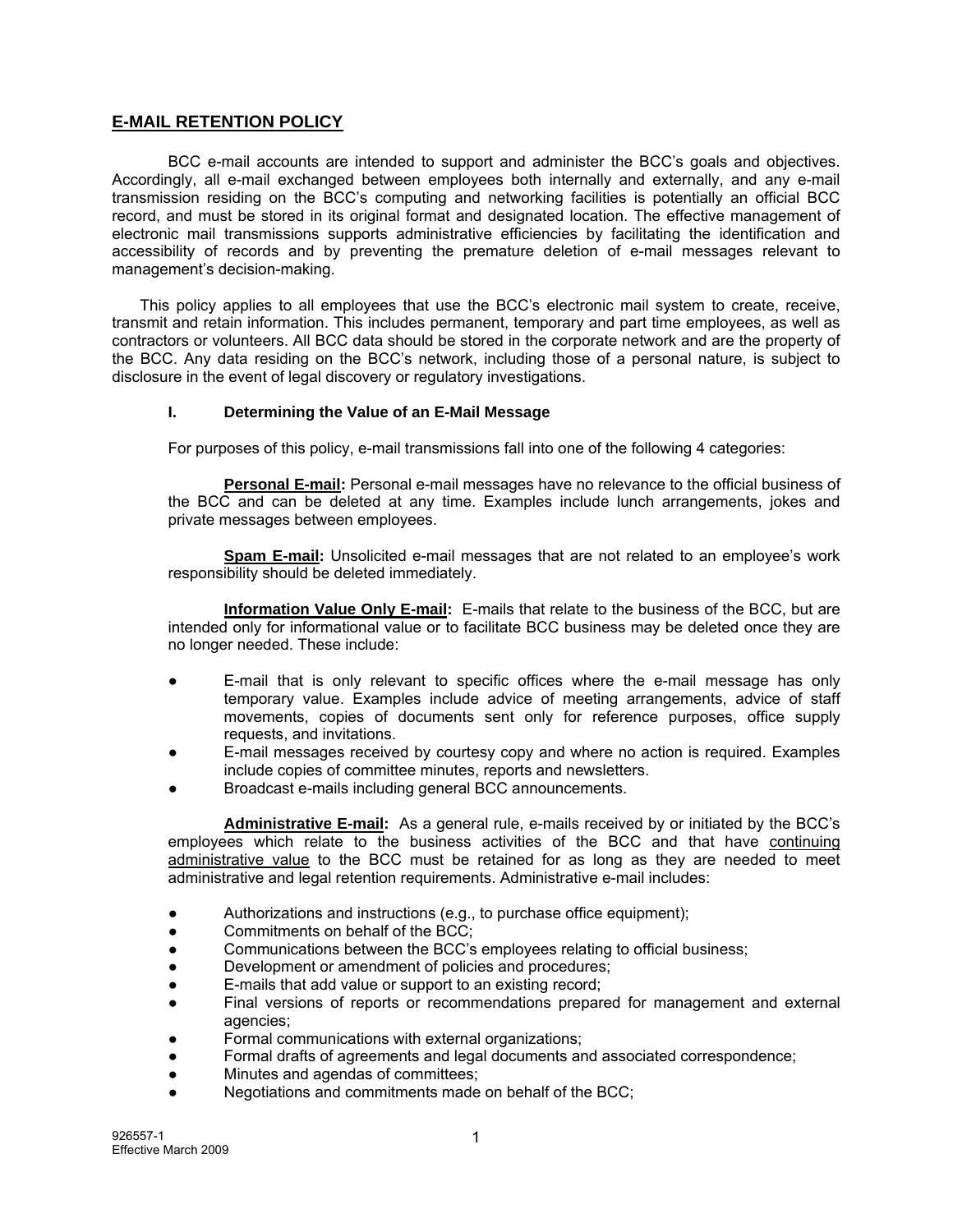- Where an e-mail requires action from an employee; or
- Where legal advice is involved.

# **II. Managing E-Mail**

The BCC's record keeping system is primarily paper based and, accordingly, e-mail messages with continuing administrative value should be retained consistent with that policy. E-mail transmissions should be managed in a regular office filing system, or one of the following locations:

- BCC's e-mail server;
- PST files stored in the BCC network drives;
- Back-up tapes; and
- BCC e-mail archive.

All e-mail that is stored in the above locations is deemed accessible and discoverable in the event of legal discovery and regulatory investigations.

All BCC employees have a responsibility to create and keep records that adequately record the BCC's activities and should observe the following when constructing and managing their e-mail:

- 1. Decide if individual e-mail messages have value as official BCC records.
- 2. Prevent the premature deletion of official e-mail records and delete them only in accordance with approved retention and disposal schedules.
- 3. Respect the confidentiality of e-mail records and the privacy of personal information.
- 4. Protect e-mail transmissions against unauthorized access.

#### **III. Retention and Disposal**

The BCC has a written Document Retention Policy (DRP). E-mail records with continuing value must be disposed of in accordance with the retention periods indicated in the BCC's approved retention and disposal schedules. The retention and disposal of records created by e-mail is a responsibility of all employees who send or receive e-mail transmissions.

This policy is not intended to replace existing record retention policies and procedures, but to enable its enforcement using an automated archiving solution that matches the classification and retention schedule outlined in the BCC's DRP. Generally, if the e-mail must be retained for longer than one year, it should be printed and filed as a paper copy. Other e-mails that are retained should be moved from the server to a personal folder that is stored on your hard drive and not on the server, and the folders should be organized logically so that records can be easily retrieved. The IT Department can help with setting up personal folders.

The BCC has implemented network procedures for periodically deleting e-mails from an employee's mailbox as follows:

- 1. *Deleted Box* messages are deleted automatically upon sign out or after sixty (60) days, depending on how the employee's software is configured. The configuration that results in automatic deletion upon sign out is generally encouraged and is the default configuration on all new computer supplied to BCC personnel. The IT Department is only authorized to change the configuration.
- 2. *Out Box and Sent Box*  messages are deleted if they are older than sixty (60) days.
- 3. *In Box*  messages are deleted if they are older than ninety (90) days.